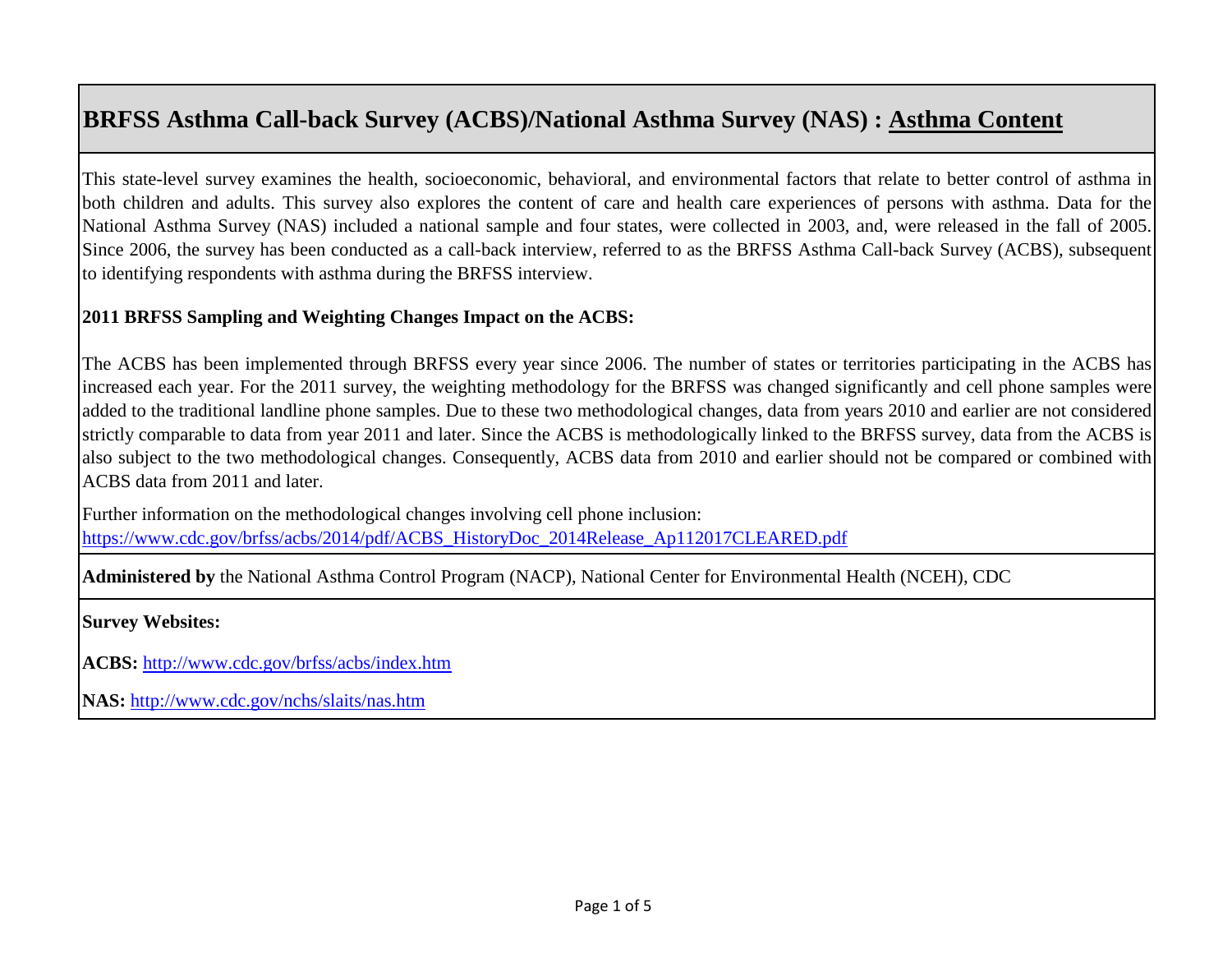### **Sampling Frame and Methodology:**

• Continuous data collection • Landline and cell phone interview (NAS only landline survey) • Geography: -NAS (initial survey) 2003-04: National and 4 pilot States (AL, CA, IL, TX) -BRFSS Asthma Call-back Survey: 2005: 3 states (pilot)

2006: In the 2006 adult data file there are 10,802 records from 24 states and the District of Columbia. In the 2006 child data file there are 2,207 records from 22 states and the District of Columbia.

2007: In the 2007 adult data file there are 15,245 records from 33 states and the District of Columbia. In the 2007 child data file there are 3,024 records from 30 states and the District of Columbia.

2008: In the 2008 adult data file there are 15,007 records from 34 states and the District of Columbia. In the 2008 child data file there are 3,206 records from 31 states and the District of Columbia.

2009: In the 2009 adult data file there are 15,403 records from 34 states, the District of Columbia, and Puerto Rico. In the 2009 child data file there are 2,836 records from 21 states and Puerto Rico.

2010: In the 2010 adult data file there are 17,753 records from 37 states, the District of Columbia, and Puerto Rico. In the 2010 child data file there are 2,300 records from 18 states.

2011: In the 2011 adult data file there are 16,693 records from 40 states, the District of Columbia, and Puerto Rico. In the 2011 child data file there are 1,816 records from 14 states.

2012: in the 2012 adult landline only data file there are 12,449 records from 36 states, and the District of Columbia. In the 2012 child landline only data file there are 1,106 records from 10 states. In the 2012 adults landline-cell phone combined data file there are 9,893 records from 22 states. In the 2012 child landline-cell phone combined data file there are 1,100 records from 10 states.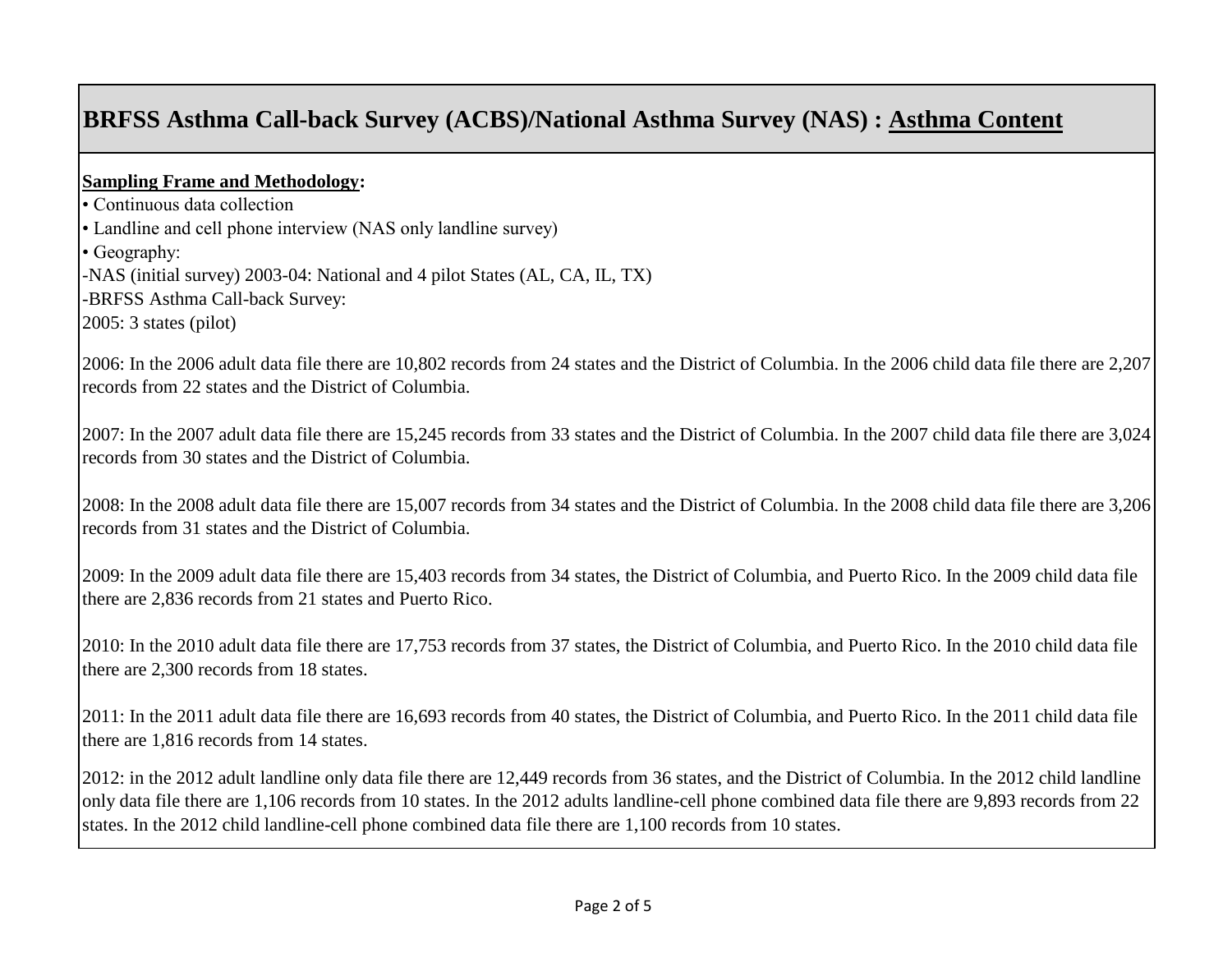2013: in the 2013 adult landline-only data file, there are 11,962 records from 38 states, including Puerto Rico. In the 2013 child landline-only data file, there are 327 records from 3 states, (Kansas, Michigan and Utah). In the 2013 adult landline-cell phone combined data file there are 11,456 records from 29 states, including Puerto Rico. In the 2013 child landline-cell phone combined data file there are 953 records from 10 states.

2014: in the 2014 adult landline-only data file, there are 1,276 records from 5 states (Alabama, Florida, Kansas, Louisiana and Massachusetts). In the 2014 child landline-only data file, 5 states, (Kentucky, Maryland, Nebraska, New Jersey and Utah) met the minimum requirement of 75 records. These 5 states participated in the cellphone data as well, and will be represented in the child landline-cell phone combined data set. In the 2014 adult landline-cell phone combined data file there are 12,196 records from 32 states, including Puerto Rico. In the 2014 child landlinecell phone combined data file there are 1,257 records from 11 states, including Puerto Rico.

#### **Respiratory Health Content:**

- Asthma experiences:
- Time since diagnosis
- Medication use
- Health care use
- Symptoms
- Risk factors
- Disease management
- Environment
- Cost barriers to care
- Work/school related
- Comorbid conditions
- Complementary and alternative therapies

## **Most Recent Survey and Available Data:**

[NAS 2004 Questionnaire, Data, & Technical Information:](http://www.cdc.gov/nchs/slaits/nas.htm) <http://www.cdc.gov/nchs/slaits/nas.htm>

[ACBS 2014 Child Questionnaire: https://www.cdc.gov/brfss/acbs/2014/pdf/ASTHMA\\_CHILD\\_2014\\_Questionnaire\\_1.pdf](https://www.cdc.gov/brfss/acbs/2014/pdf/ASTHMA_CHILD_2014_Questionnaire_1.pdf) [ACBS 2014 Adult Questionnaire: https://www.cdc.gov/brfss/acbs/2014/pdf/ASTHMA\\_ADULT\\_2014\\_Questionnaire.pdf](https://www.cdc.gov/brfss/acbs/2014/pdf/ASTHMA_ADULT_2014_Questionnaire.pdf) [ACBS 2014 Data & Documentation: http://www.cdc.gov/brfss/acbs/2014\\_documentation.html](http://www.cdc.gov/brfss/acbs/2014_documentation.html)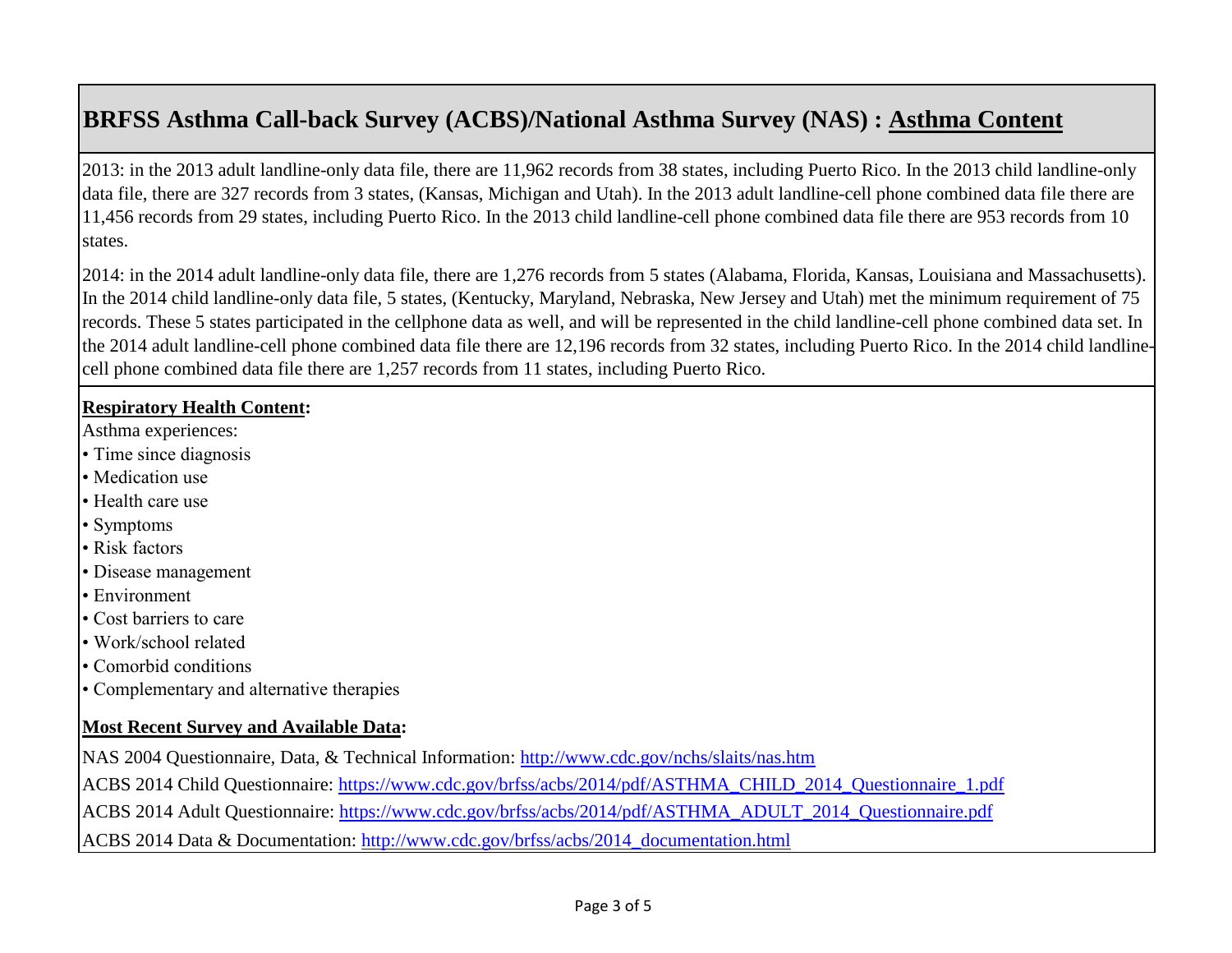| <b>BRFSS Asthma Call-back Survey (ACBS)/National Asthma Survey (NAS): Asthma Content</b> |
|------------------------------------------------------------------------------------------|
| Questionnaires, Data Access, and Technical Documentation:                                |
| <b>National Asthma Survey:</b>                                                           |
| 2004 Available: http://www.cdc.gov/nchs/slaits/nas.htm                                   |
| <b>BRFSS Asthma Call-back Survey:</b>                                                    |
| All Years Available: http://www.cdc.gov/brfss/acbs/index.htm                             |
| <b>Results:</b>                                                                          |
| <b>National Asthma Survey:</b>                                                           |
| Frequency counts: ftp://ftp.cdc.gov/pub/Health_Statistics/NCHS/slaits/frequencies        |
| <b>BRFSS Asthma Call-back Survey:</b>                                                    |
| <b>Adult Asthma Prevalence Result Tables:</b>                                            |
| 2006: http://www.cdc.gov/brfss/acbs/2006_tables.htm                                      |
| 2007: http://www.cdc.gov/brfss/acbs/2007_tables.htm                                      |
| 2008: http://www.cdc.gov/brfss/acbs/2008_tables.htm                                      |
| 2009: http://www.cdc.gov/brfss/acbs/2009_tables.htm                                      |
| 2010: http://www.cdc.gov/brfss/acbs/2010_tables.htm                                      |
| 2011: http://www.cdc.gov/brfss/acbs/2011_tables.html                                     |
| 2012: http://www.cdc.gov/brfss/acbs/2012_tables.html                                     |
| 2013: http://www.cdc.gov/brfss/acbs/2013_tables.html                                     |
| 2014: http://www.cdc.gov/brfss/acbs/2014_tables.html                                     |
| Child Asthma Prevalence Result Tables:                                                   |
| Combined 2006-2010: https://www.cdc.gov/asthma/acbs/acbstables.htm                       |
| ACBS Results & Tables: http://www.cdc.gov/asthma/acbs.htm                                |